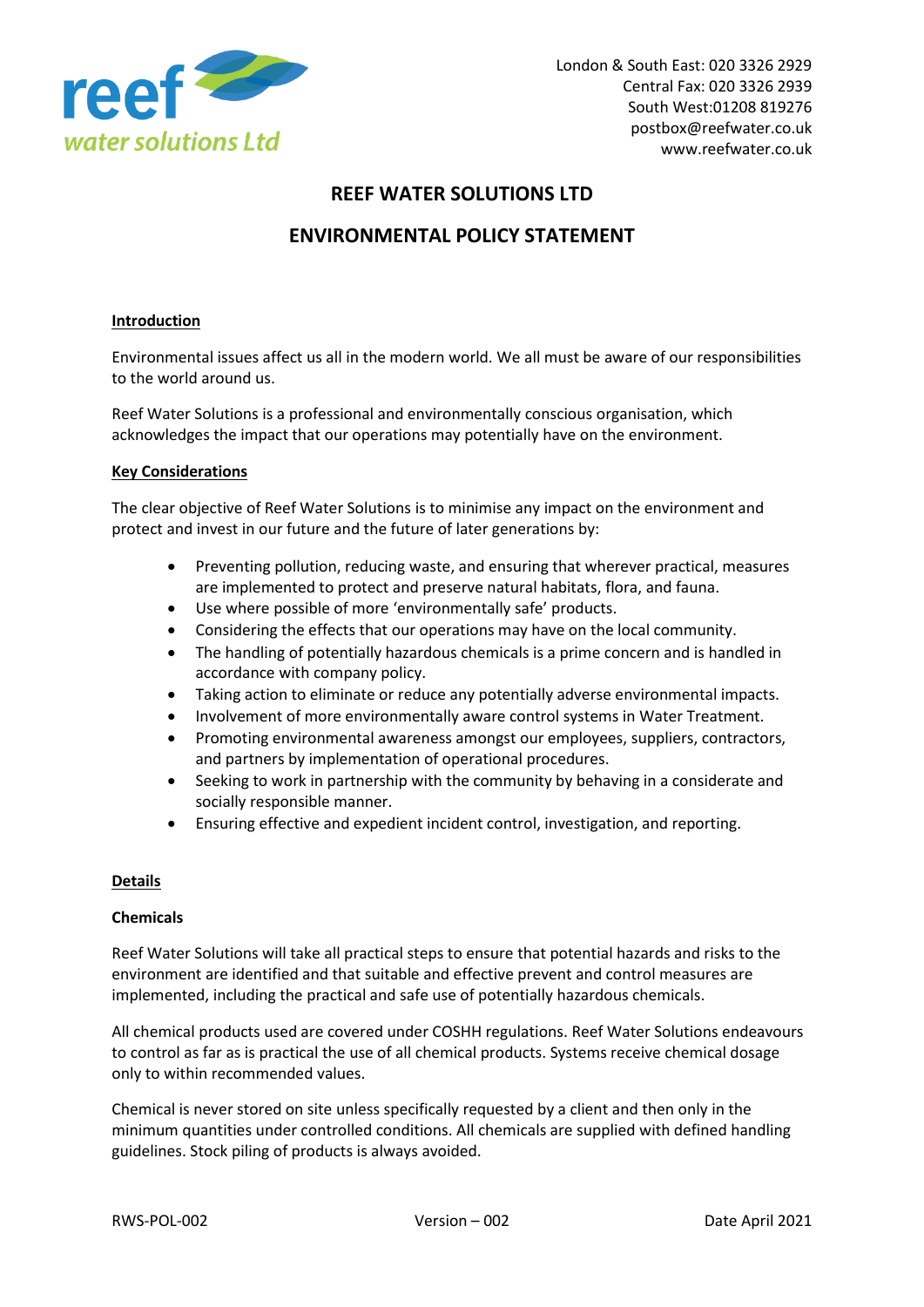

Company representatives are aware of their responsibilities when handling potentially hazardous products and only carry the bare minimum requirement for their expected workload.

All stock chemicals are contained under controlled conditions at various supplier's premises, all of which are under regular scrutiny from local authorities and Health and Safety inspectors.

With very few exceptions all products are aqueous solutions with hazardous constituents contained in small quantities. Subsequently in the event of a spill quantities involved would be easily diluted and absorbed into natural watercourses with minimal environmental impact.

Hazardous products are registered with customs and excise and covered under UN/EC regulations.

Chemical disposal is carried out in accordance with local authority guidelines where available. If not available every effort is made to pacify / neutralise dangerous constituents prior to disposal. All empty or unused products are returned to the supplier for licensed disposal.

### **Compliance**

Reef Water Solutions are constantly seeking to provide the end user with more environmentally safe products, which will continue to provide proper system protection. Consideration is always given to new products that purport to be 'better for the environment.'

Water treatment specialists, by the nature of their business are heavy users of water. At present and especially in years to come water will become our most precious resource. Reef Water Solutions constantly strive to keep usage to an absolute minimum and indeed attempt to, where possible, interpret current guidelines in ways that further reduce wastage

Reef Water Solutions do not advocate the use of unnecessary systems during the duration of a project and all representatives are aware of the heavy draw on resources caused by the unnecessary use of lighting and large plant items such as pumps and fans.

Reef Water Solutions are occasionally required to provide consultancy and more frequently carry out Legionellosis Risk Assessments on varying properties. When proposals are made, due consideration is given, where practical, to passive solutions and products such as reducing water usage by the use of grey water recovery or specifying passive microbiological control devices where the product suits the installation.